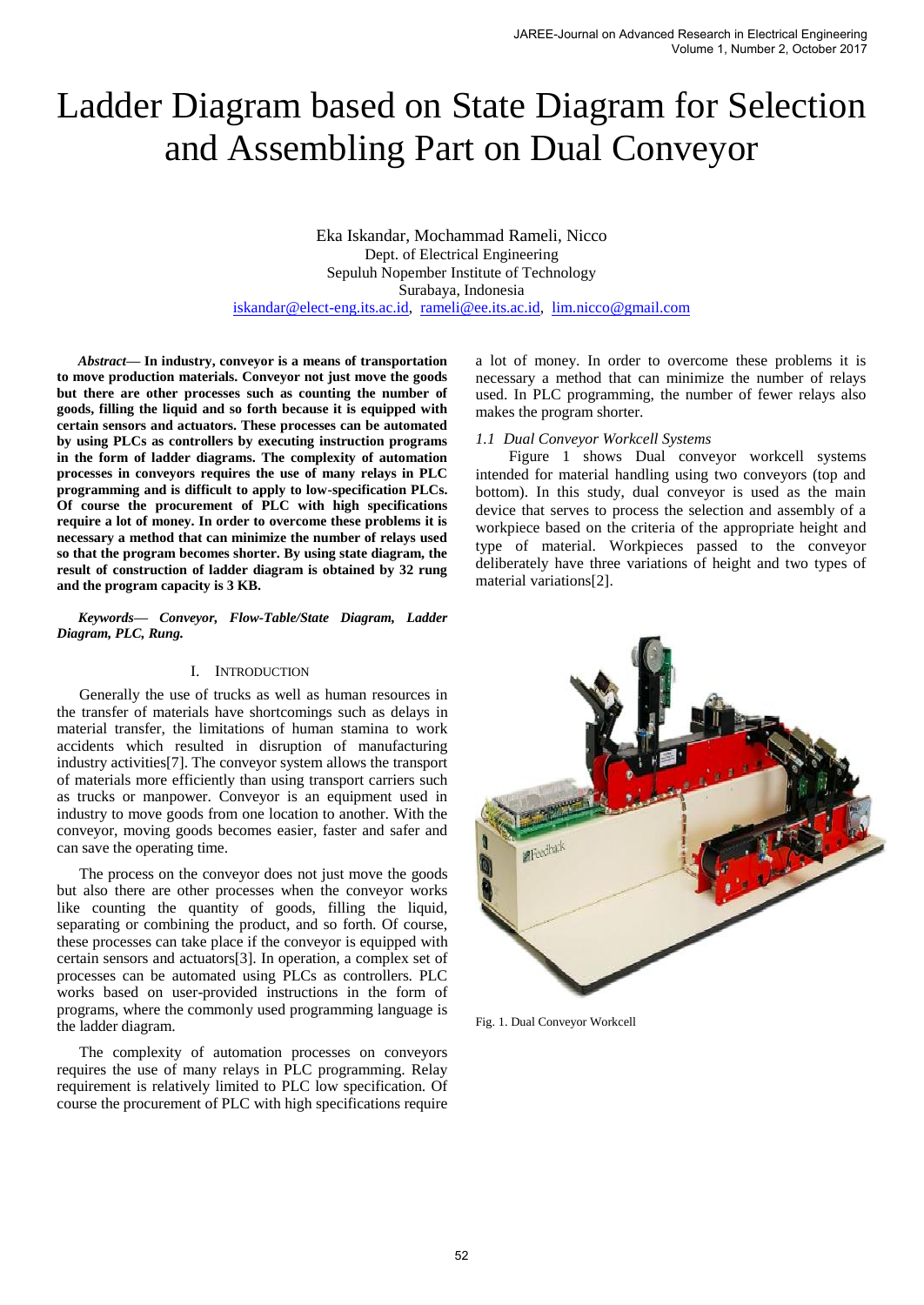## II. METHOD

## 2.1 *State Diagram Design*

Flow-table method or also called a state diagram is a graph that represents the event or state of a system in the form of a circle. The circle in question hereinafter referred to as the state term. The state contains the input and output information of a system written in binary digits[1].



Fig. 2 **S**tep by step Procedure

In this research, the design of state diagrams is described in Table 2. Begin by defining the input / output bits that will be used on dual conveyor system described in Table 1. In addition to this information, in Table 1 there is also an input / output address for PLC programming.

### TABLE 1 I/O BIT, SISTEM AND ADRESS

| <b>Bit</b>     |                        | <b>INPUT</b>   |                | <b>OUTPUT</b>       |                |                |  |
|----------------|------------------------|----------------|----------------|---------------------|----------------|----------------|--|
|                | <b>Information</b>     | <b>Symbol</b>  | <b>Address</b> | <b>Information</b>  | <b>Symbol</b>  | <b>Address</b> |  |
| $\mathbf{1}$   | <b>Relay Start</b>     | $X_1$          | 10.00          | <b>HMDRV</b>        | $Z_1$          | 100.02         |  |
| $\mathbf{2}$   | <b>HTDC</b>            | X <sub>2</sub> | 0.04           | DISP1               | Z <sub>2</sub> | 100.00         |  |
| 3              | Opt1                   | $X_3$          | 0.02           | CONV1               | $Z_3$          | 100.01         |  |
| $\overline{4}$ | T1 Contact             | $X_4$          | <b>T001</b>    | T1 Coil             | $Z_4$          | <b>T001</b>    |  |
| 5              | T <sub>2</sub> Contact | $X_5$          | <b>T002</b>    | T <sub>2</sub> Coil | $Z_5$          | T002           |  |
| 6              | Opt2                   | X <sub>6</sub> | 0.06           | T <sub>3</sub> Coil | Z <sub>6</sub> | T003           |  |
| $\overline{7}$ | Flag1                  | $X_7$          | 11.06          | Sol3                | $Z_7$          | 100.04         |  |
| 8              | Flag2                  | $X_8$          | 11.07          | T <sub>4</sub> Coil | $Z_8$          | T004           |  |
| 9              | T3 Contact             | X <sub>9</sub> | T003           | Chute2              | Z <sub>9</sub> | 100.06         |  |
| 10             | T4 Contact             | $X_{10}$       | T004           | T5 Coil             | $Z_{10}$       | <b>T005</b>    |  |
| 11             | Opt3                   | $X_{11}$       | 0.09           | Sol <sub>2</sub>    | $Z_{11}$       | 100.03         |  |
| 12             | T5 Contact             | $X_{12}$       | <b>T005</b>    | T6 Coil             | $Z_{12}$       | T006           |  |
| 13             | <b>T6 Contact</b>      | $X_{13}$       | <b>T006</b>    | Chute1              | $Z_{13}$       | 100.05         |  |
| 14             | Opt4                   | $X_{14}$       | 0.08           | DISP <sub>2</sub>   | $Z_{14}$       | 101.00         |  |
| 15             | Opt5                   | $X_{15}$       | 0.10           | CONV <sub>2</sub>   | $Z_{15}$       | 100.07         |  |
| 16             | Opt6                   | $X_{16}$       | 0.11           | Sol4                | $Z_{16}$       | 101.01         |  |

Events on dual conveyor systems are also translated into tables 2 before constructing state diagrams (I / O) to facilitate their preparation. Table 2 shows the input  $\ell$  output status occurring in each state, from the first to the last sub process.

### TABLE 2 STATE DIAGRAM (I/O) IN SEQUENCE

| <b>Sub</b>               |              | St                               |                           |                                   |  |  |
|--------------------------|--------------|----------------------------------|---------------------------|-----------------------------------|--|--|
| <b>Pros</b><br><b>es</b> |              | <i>at</i><br>$\boldsymbol{\ell}$ | <b>Input Status</b>       | <b>Output Status</b>              |  |  |
| $\mathbf{1}$             |              | $\mathbf{1}$                     | <b>Relay Start on</b>     | <b>HMDRV</b> on                   |  |  |
|                          |              | $\overline{2}$                   | HTDC on                   | HMDRV off, DISP1 on, CONV1 on     |  |  |
|                          |              | 3                                | Opt1 on                   | DISP1 off, CONV1 off              |  |  |
|                          |              | 1                                | Opt1 on                   | T1 Coil on                        |  |  |
|                          |              | $\overline{2}$                   | T1 Contact on             | T2 Coil on, CONV1 on              |  |  |
| 2                        |              | 3                                | T <sub>2</sub> Contact on | <b>HMDRV</b> on, <b>CONV1</b> off |  |  |
|                          |              | $\overline{4}$                   | <b>HTDC</b> on            | HMDRV off, CONV1 on               |  |  |
|                          |              | 5                                | Opt2 on                   | <b>CONV1</b> off                  |  |  |
|                          |              | $\mathbf{1}$                     | Opt2, Flag1 & Flag2 on    | T3 Coil on                        |  |  |
|                          |              | $\overline{2}$                   | <b>T3 Contact on</b>      | CONV1 on, Sol3 on, T4 Coil on     |  |  |
|                          | <b>Metal</b> | 3                                | <b>T4 Contact on</b>      | CONV1 off, Sol3 off, Chute2 on    |  |  |
| 3                        |              | $\overline{4}$                   | Opt3 on                   | Chute2 off                        |  |  |
|                          |              | $\mathbf{1}$                     | Opt2 & Flag1 on           | T5 Coil on                        |  |  |
|                          | Plastik      | $\overline{2}$                   | T5 Contact on             | CONV1 on, Sol2 on, T6 Coil on     |  |  |
|                          |              | 3                                | <b>T6 Contact on</b>      | CONV1 off, Sol2 off, Chute1 on    |  |  |
|                          |              | $\overline{4}$                   | Opt4 on                   | Chute1 off                        |  |  |
|                          |              | 1                                | Opt3 on                   | DISP2 on, CONV2 on, Sol4 on       |  |  |
|                          | Me           | $\overline{2}$                   | Opt5 on                   | DISP2 off, CONV2 off, Sol4 off    |  |  |
| 4                        | Plastik      | $\mathbf{1}$                     | Opt4 on                   | DISP2 on, CONV2 on                |  |  |
|                          |              | $\overline{2}$                   | Opt6 on                   | DISP2 off, CONV2 off              |  |  |
|                          |              | $\mathbf{1}$                     | Opt2 on or;               |                                   |  |  |
|                          |              | 2                                | Opt5 on or;               | DISP1 on, CONV1 on                |  |  |
| 5                        |              | 3                                | Opt6 on                   |                                   |  |  |
|                          |              | $\overline{4}$                   | Opt1 on                   | DISP1 off, CONV1 off              |  |  |

#### 2.2 *Arrangement of State Diagram (I/O)*

At this stage, the information in Table 2 is arranged one by one into the state diagram (I / O) based on each subprocess and the I / O bit beam information of each state. Figure 3 shows one of the state diagrams  $(I / O)$  that have been compiled.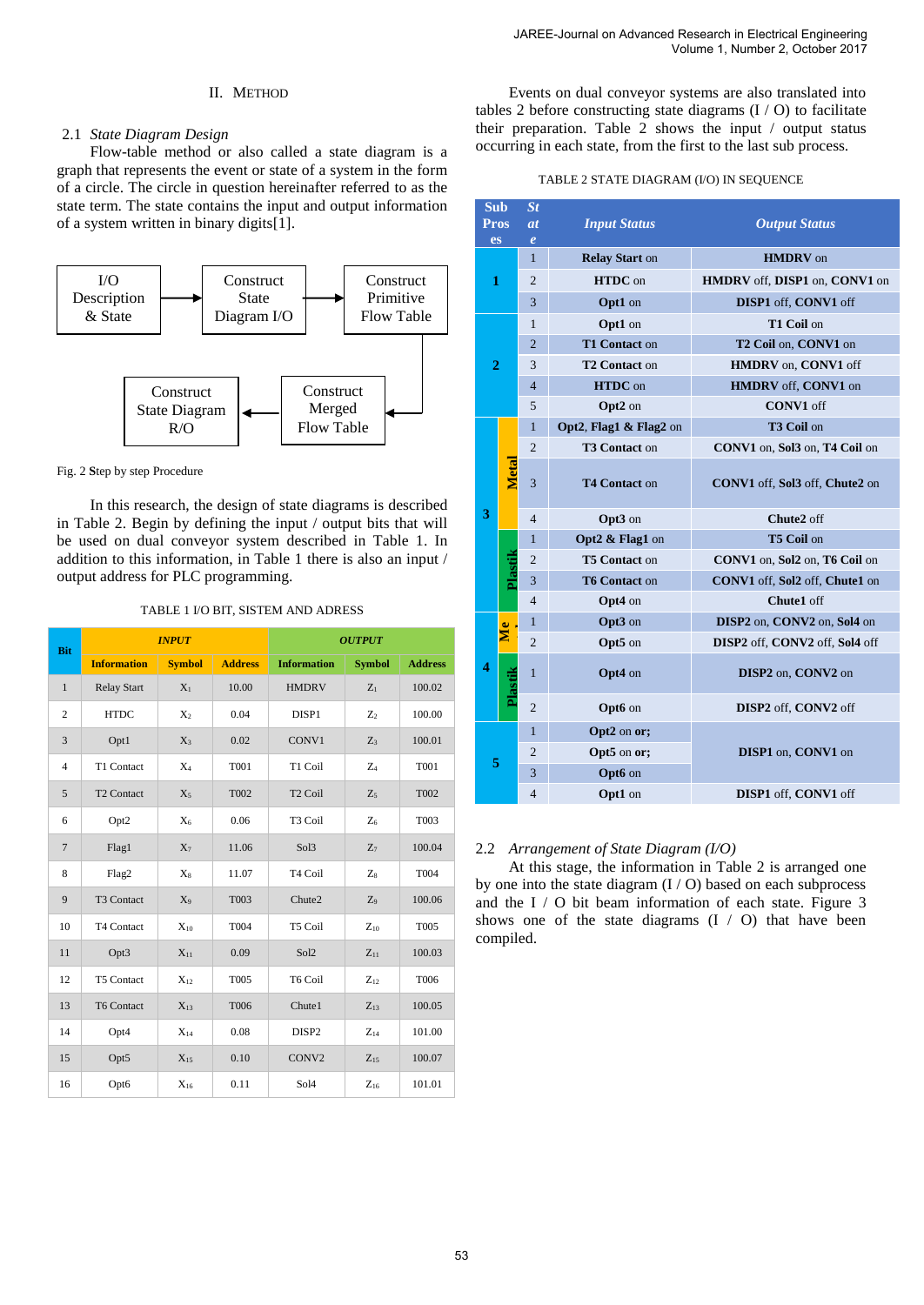

Fig. 3. State Diagram (I/O) for Sub Proses 1

In writing, all inputs / outputs in binary digits are written into a state sequenced from the first to the last such as writing a fractional number with an input-to-output  $(I / O)$  array. An input / ouput is said to be active if it is declared in binary digit '1', otherwise it is said to be inactive if stated in binary digit '0'. The number of inputs is written with the symbol "xi" and the output with the symbol "zj" and the numbering state is written with the symbol "s" as shown in Figure 3. The arrows show the transition from the previous state to the next state. A state will switch to the next state if there is a change in the input bit that can result in changes in output bits.

#### 2.3 *Arrangement of Primitive Flow Table*

Information from the state diagram  $(I / O)$  as a whole on each sub process is used to construct a primitive flow table of dual conveyor systems. Here is shown one of the primitive flow table that has been prepared.

TABLE 3 PRIMITIVE FLOW TABLE FOR SUB PROSES 1

| <b>Row</b> | Inputs $\overline{x_1x_2x_3}$ |            |     | Outputs $z_1z_2z_3$ |               |                |
|------------|-------------------------------|------------|-----|---------------------|---------------|----------------|
|            | <b>100</b>                    | <b>110</b> | 101 | $Z_1$               | $\mathbf{Z}2$ | Z <sub>3</sub> |
|            |                               |            |     |                     |               |                |
|            |                               |            |     |                     |               |                |
|            |                               |            |     |                     |               |                |

Preparation of state diagrams (I / O) that have been completed followed up by creating a primitive flow table. This table contains information about stable state positions, unstable states, and do not care on input bits, and output bits in the s state. Begin by filling in the Row field, Inputs  $xixi + 1$  ... xm, and Outputs  $zjzj + 1$  ... zn corresponding to the number of input / output bits in the state diagram (I / O). The 'Row' column is the column for the state number from the first state "s" to the last state "t".

The "Inputs" column contains a combination of different input bits from each state. The combination of input bits is written from the first input bit to the last bit in the 1 cell of the table (eg 000, 100, etc.). If there is a combination of the same input bits from different states then it is sufficient to write 1 (one) time only. Suppose there is a combination of input bits

'100' at state 1 and state to-5, it does not need to be written 2 (two) times in 2 cells but enough once written in 1 cell.

Stable state is the state position where in that column the s-state has the same input bit combination with the input bit combination in the state diagram (I / O). Stable states are marked by bolded numbering.

Unstable states are representations of arrows or transitions in state diagrams  $(I / O)$ . The arrow in question is the arrow coming out of a state and going to the next state. Suppose there is an arrow coming out of state 1 to state 2, then the arrow is an "unstable state 2", which means state 1 can go to state 2 by "unstable state 2". The table is written by giving the same number as the destination state but not bolded

Conditions do not care is a condition that does not affect the preparation of state diagrams so that it can be ignored. The "-" to indicate the condition of do not care.



Fig. 4. *Ilustration Stable state, and Unstable state*

In the "Outputs" column, the table is populated by inserting a combination of output bits from each state into each output bit column. Suppose there is a combination of the '001' output bit in the s state, then the first output bit (bit '0') is loaded in column "zj", the second output bit (bit '0') is filled in column 'zj  $+1$ ', and the last bit of output (bit '1') is loaded in the "zn" column in sequence. In general Table 8 shows the preparation of primitive flow table based on the state diagram  $(I / O)$  in Figure 6.

#### 2.4 *Arrangement Merged Flow Table*

In the compilation of the merged flow table, the authors combine lines 1, 2 and 3 in sub-process 5. Sub processes 1 through 4 do not merge rows because they do not have the same output bits.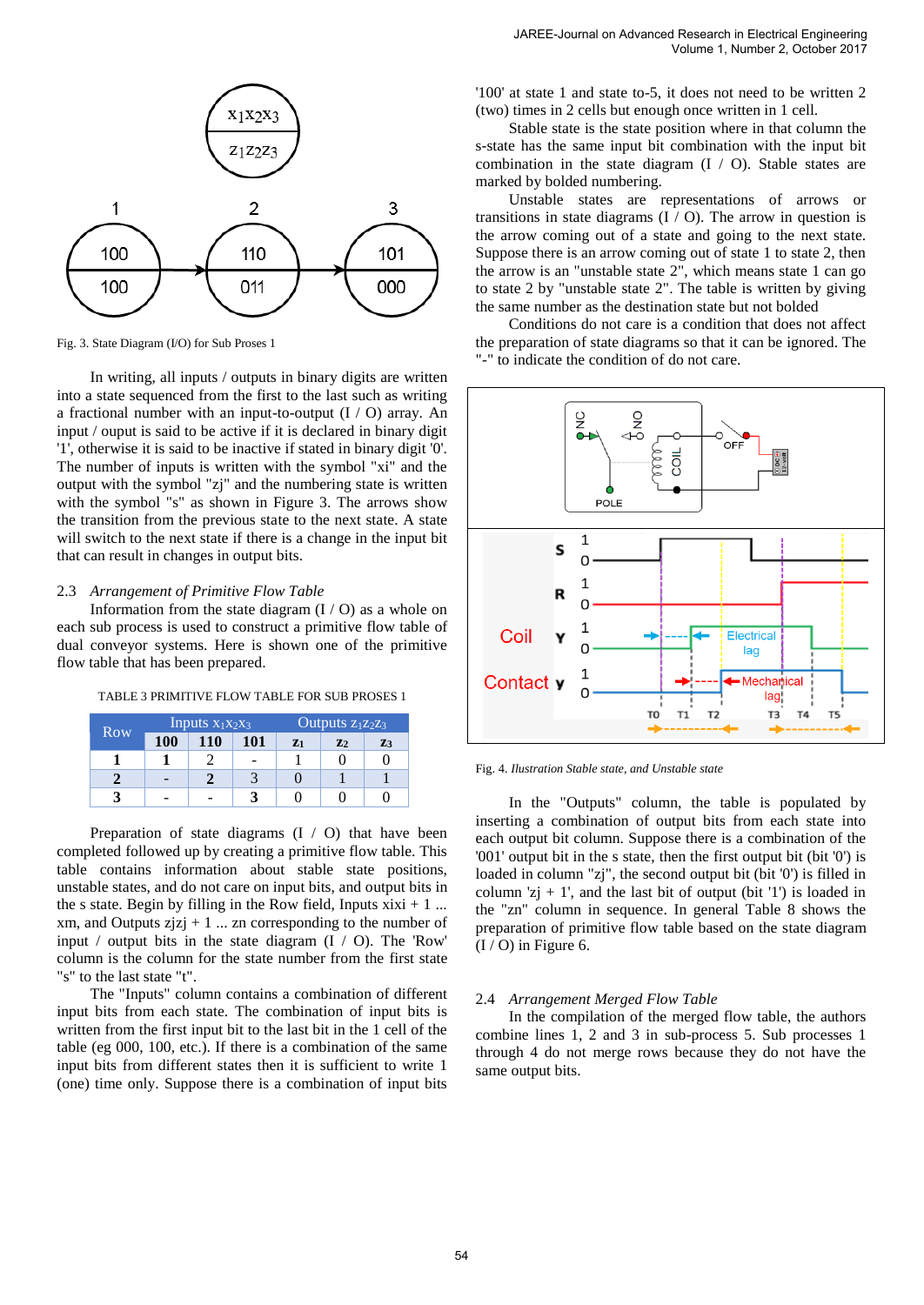| Row | <b>Inputs</b> $x_1x_2x_3$ |     | Outputs z <sub>1</sub> z <sub>2</sub> z <sub>3</sub> |       |                | System's |  |  |
|-----|---------------------------|-----|------------------------------------------------------|-------|----------------|----------|--|--|
|     | <b>100</b>                | 110 | 101                                                  | $Z_1$ | $\mathbf{z}_2$ | Z3       |  |  |
|     |                           |     | -                                                    |       |                |          |  |  |
|     |                           |     |                                                      |       |                |          |  |  |
|     | -                         |     |                                                      |       |                |          |  |  |

TABLE 4 MERGED FLOW TABLE FOR SUB PROCESS 1

Merged flow table is a table to simplify the output and determine the number of relays. The information contained therein will be used to construct state diagrams  $(R / O)$  and conversion to ladder diagrams. The first step in constructing a merged flow table is to combine the lines. The rows to be merged are suggested to select rows that have the same bits of output combinations in the primitive flow table. The rows to be merged must meet the following rules, including:

- 1. If there is a stable state and an unstable state in the same column, the coupled row gets a stable state.
- 2. If there are numbers and "-" marks in the same column, the rows that are combined get numbers (with or without bold, as the case may be).
- 3. If there is only a "-" sign in the column, the merged rows get a "-" sign.

In the table there is a row whose output is the same even though the state is different, ie row "s" and "s  $+ 2$ ". The rows can be combined if they meet the previously mentioned rules.

After combining the line, the next step is to determine the number of relays to use. The number of relays to be used should be able to cover the number of rows or states that have been merged. This is related to the flip-flop RS circuit theory that can produce two states, ie when the output is '0' or '1'. Therefore, n flip flops or relays can differentiate between 2n different states.

The completed merged flow table illustration is shown by Table 4. The arrows in the table show the direction of state change.

## 2.5 *Arrangement of State Diagram (R/O)*

In the previous step has been obtained merged flow table. The information in the table will be used to construct a state diagram (R / O) that has a relay / output arrangement on each state. Figure 5 shows one of the state diagrams  $(R / O)$  that have been compiled.



Fig. 5. State Diagram (R/O) for Sub Proses 1

The final step of the state diagram method is to arrange the state diagram  $(R / O)$  by using the information in the merged flow table. For writing the same as state diagram (I / O), it's just the contents of each state not in input / output format but in relay / output format. In transition (arrow) is given what input bit data converts previous state to next state like "Xi" and so on. The writing illustration of the state diagram  $(R / O)$  is shown in Figure 5

2.6 *Construction Ladder Diagram from State diagram* 

From the results of designing the state diagram obtained

the use of 12 relays and 16 pieces of output. Therefore, a construction of 12 rung relays (y1 to y12) and 16 rung outputs

(z1 to z16) are used. However, there are additional rung as much as 4 pieces to support the work process of dual conveyor

system. Individuals for the Start, Stop, Flag1 and Flag2

buttons. Ladder of rung relay y1 is shown in Fig. 4.



#### Fig. 6. *Rung Relay* y<sup>1</sup>

.

In Figure 6, there is one relay bits ("y1") and no output bits. The construction is done on the ladder part of each relay and followed by the ladder part of each output[4]. For ladder compilation of the relay, it must first know the change of relay bit on each state. The relay bit is said to be active if the bit is '1' and is said to be inactive if the bit is '0'.

Note the state  $(R / O)$  of Figure 6, relay y1 changes from off (state 1) to active (on state 2) by input x1. Then relay y1 becomes disabled when there is input x3. If you want to create ladder for relay "y1" then y1 becomes output (coil) on the rung and searched set and reset it. The set for relay "y1" is the input x1 and the relay y1 itself (self-holding). x1 and y1 are written in NO (Normally Open) form. If it is written, the set for relay "y1" is x1 in-or (parallel) with y1.

In the ladder translation to reset, there is no special provision so it can be determined itself depending on the order of events on the system. Suppose the output "z1" will be disabled when there is an input x3 or z3 output on. While output z2 will be active when relay y1 is active. From here the programmer can choose whether to use x3 or z3 as reset on relay "y1".

In the example in Figure 6, the authors chose x3 as reset for relay "y1" so that y2 is written in NC and placed before the output (coil) on the program rung. Just like the relay "y1", for relay "y2" is also searched first which becomes set and reset it and after that translated to ladder.

The ladder part for output is enough to know the combination of relay bits where the output bit is active. Suppose that in state 2, the output bit "z1" is active (binary value '1') with the relay bit combination '10' then the '10' bit is converted to y1.  $(y_2)$ <sup> $\overline{)}$ </sup>. For that the writing of ladder from